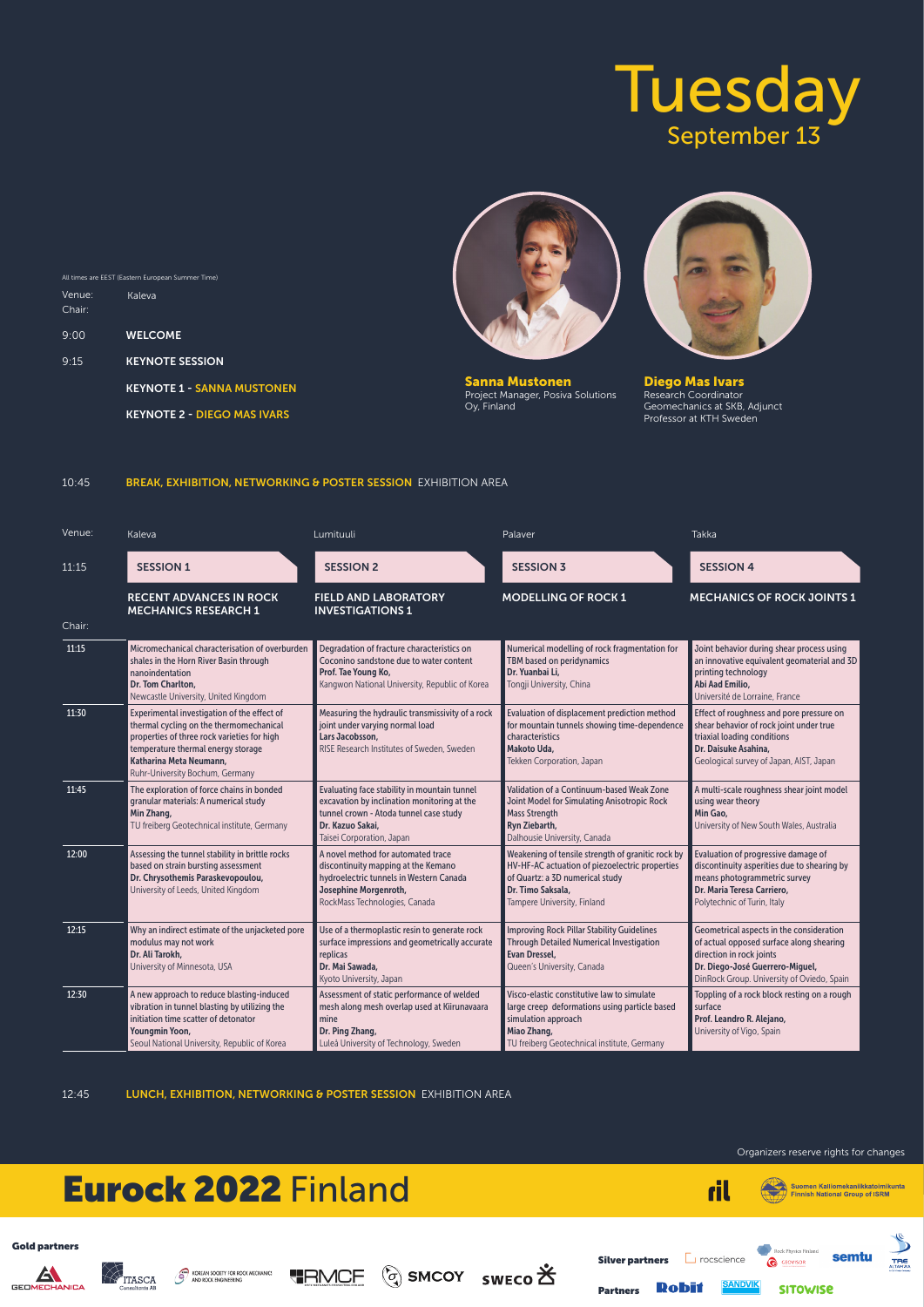

Suomen Kalliomekaniikkatoimikunta<br>Finnish National Group of ISRM



Organizers reserve rights for changes

| Venue: | Kaleva                                                                                                                                                                                                                                | Lumituuli                                                                                                                                                                                          | Palaver                                                                                                                                                                                  | Takka                                                                                                                                                                                                       |
|--------|---------------------------------------------------------------------------------------------------------------------------------------------------------------------------------------------------------------------------------------|----------------------------------------------------------------------------------------------------------------------------------------------------------------------------------------------------|------------------------------------------------------------------------------------------------------------------------------------------------------------------------------------------|-------------------------------------------------------------------------------------------------------------------------------------------------------------------------------------------------------------|
| 13:45  | <b>SESSION 5</b>                                                                                                                                                                                                                      | <b>SESSION 6</b>                                                                                                                                                                                   | <b>SESSION 7</b>                                                                                                                                                                         | <b>SESSION 8</b>                                                                                                                                                                                            |
|        | <b>RECENT ADVANCES IN ROCK</b><br><b>MECHANICS RESEARCH 2</b>                                                                                                                                                                         | <b>ROCK MASS</b><br><b>CHARACTERIZATION 1</b>                                                                                                                                                      | <b>MODELLING OF ROCK 2</b>                                                                                                                                                               | <b>FIELD AND LABORATORY</b><br><b>INVESTIGATIONS 2 &amp; ROCK</b><br><b>STRESS MEASUREMENT 1</b>                                                                                                            |
| Chair: |                                                                                                                                                                                                                                       |                                                                                                                                                                                                    |                                                                                                                                                                                          |                                                                                                                                                                                                             |
| 13:45  | Early warning of overbreaks in tunnels<br><b>Manuel Entfellner,</b><br>Implenia Österreich GmbH, Austria                                                                                                                              | Application of the rockfall activity rate system<br>(RoARs)<br>Prof. Michael Olsen,<br>Oregon State University, USA                                                                                | Modelling of progressive failure mechanism of<br>mine pillars<br>Dr. Giuseppe Cammarata,<br><b>Bentley Systems, Italy</b>                                                                | Instrumental response of borehole tensor<br>strainmeters for oblique-incident seismic<br>waves<br>Prof. Jiayong Tian, N<br>ational institute of Natural Hazards, Ministry<br>of Emergency Management, China |
| 14:00  | A New Explanation of Loading Rate Effect on<br><b>Rock Compressive Strength</b><br>Dr. Jun Zhu,<br>Chinese Academy of Sciences (CAS), China                                                                                           | Method to obtain 3D point clouds of tunnels<br>using smartphone LiDAR and comparison to<br>photogrammetry<br><b>Masoud Torkan,</b><br>Aalto University, Finland                                    | An advanced constitutive model for transversely<br>isotropic rock - Evaluation of two different<br>regularization approaches<br><b>Thomas Mader,</b><br>University of Innsbruck, Austria | Consideration of the mechanical behaviour<br>and the influence on ground of vertical pre-<br>reinforcement<br>Tomohisa Amemiya,<br>Tokyo metropolitan university, Japan                                     |
| 14:15  | Probabilistic characterization of correlation<br>between two rock properties: a data-driven<br>approach<br>Dr. Adeyemi Aladejare,<br>University of Oulu, Finland                                                                      | A geotechnical evaluation of the Cumba Pit<br>Slope Failure, Dominican Republic<br>Neil Bar,<br>Gecko Geotechnics, Australia                                                                       | Piezoelectric excitation of quartz in granite for<br>improved drillability<br>Arturo Rubio Ruiz,<br>Tampere University, Finland                                                          | <b>Fibre Spray Concrete: Testing and</b><br>Performance Criteria<br><b>Benoit De Rivaz,</b><br>Bekaert, France                                                                                              |
| 14:30  | <b>Energy Release Resulting from Sudden</b><br><b>Excavation Shape Changes during Two-sided</b><br><b>Strainbursts</b><br>Dr. Fedilberto Gonzalez,<br>Queen's University, Canada                                                      | Rapid tunnel scanning using a 360-degree<br>camera and SfM photogrammetry<br>Dr. Mateusz Janiszewski,<br>Aalto University, Finland                                                                 | A new phase-field mixed-mode failure model for<br>rock fracture and rock slope stability analysis<br>Dr. Yunteng Wang,<br>University of Natural Resources and Life Sciences,<br>Austria  | Experiences and preliminary results of<br>geophysical methods on historical statues<br>Dr. Federico Vagnon,<br>Politecnico di Torino, Italy                                                                 |
| 14:45  | Numerical and laboratory investigations of<br>thermally induced fractures in rock salt<br><b>Feline Koerner,</b><br>Institute for Geotechnical Engineering, Germany                                                                   | Estimating the Hydraulic Conductivity of jointed<br>rock mass using Genetic Programming<br>Prof. Murat Karakus,<br>The University of Adelaide, Australia                                           | A weakening-healing law to simulate stick-<br>slip behavior of rock joint and the associated<br>seismicity<br>Dr. Qingsheng Bai,<br>TU Bergakademie Freiberg, Germany                    | Effect of layer orientation on behaviour<br>of 3D-printed rock specimens in indirect<br>tensile testing<br>Weiyi Yang,<br>University of Adelaide, Australia                                                 |
| 15:00  | Determination of elastic constants of a<br>transversely isotropic rock from a single-<br>orientation core using strip load test and<br>artificial neural network<br>Prof. Ki-Bok Min,<br>Seoul National University, Republic of Korea | Remote mapping and characterization of<br>geological rock-mass features employing<br>advanced data analytics and artificial<br>intelligence.<br>Dr. Mathias Smesnik,<br>AFRY Austria GmbH, Austria | <b>Automatic Extraction of Rockfall Source based</b><br>on Terrain Analysis Map Using Support Vector<br><b>Machine</b><br>Naoko Sakamoto,<br>Okayama University, Japan                   | A refined evaluation method for the stress<br>field of the Chang 73 shale oil reservoir of<br>northern Shaanxi<br>Yu Zhang,<br>China University of Petroleum, China                                         |

| 15:45  | <b>SESSION 9</b>                                                                                                                                                                            | <b>SESSION 10</b>                                                                                                                                                                                                                   | <b>SESSION 11</b>                                                                                                                                                     | <b>SESSION 12</b>                                                                                                                                                                                                                |
|--------|---------------------------------------------------------------------------------------------------------------------------------------------------------------------------------------------|-------------------------------------------------------------------------------------------------------------------------------------------------------------------------------------------------------------------------------------|-----------------------------------------------------------------------------------------------------------------------------------------------------------------------|----------------------------------------------------------------------------------------------------------------------------------------------------------------------------------------------------------------------------------|
|        | <b>FIELD AND LABORATORY</b><br><b>INVESTIGATIONS 3</b>                                                                                                                                      | <b>ROCK MASS</b><br><b>CHARACTERIZATION 2</b>                                                                                                                                                                                       | <b>ROCK STRESS</b><br><b>MEASUREMENTS 2</b>                                                                                                                           | <b>ROCK DRILLING</b>                                                                                                                                                                                                             |
| Chair: |                                                                                                                                                                                             |                                                                                                                                                                                                                                     |                                                                                                                                                                       |                                                                                                                                                                                                                                  |
| 15:45  | Dynamic compressive behaviour of Rewa shale<br>through SHPB tests<br><b>Venkatesh M Deshpande,</b><br>Indian Institute of Technology, India                                                 | Geotechnical assessment of rock masses in<br>metallic mineral deposits, a view on the "hidden"<br>issues in open-pit design<br>Igor Pesevski, Faculty of civil engineering -<br>Skopje, North Macedonia                             | Monitoring of rock stress change in deep mine<br>using displacement measurements<br>Dr. Lauri Uotinen.<br>Aalto University, Finland                                   | <b>Drilling Boreholes in Sulphureous</b><br><b>Groundwater Areas: Elements of Some Case</b><br><b>Studies in Portugal</b><br>Prof. Luis Manuel Ferreira-Gomes,<br>Univesity of Beira Interior - Covilhã, Portugal                |
| 16:00  | Evaluation of the Performance of the ISRM<br>Suggested Methods for Measuring Density and<br>Porosity when Applied to Low-Porosity Rocks<br><b>Risto Kiuru,</b><br>Aalto University, Finland | Blominmäki - Underground Wastewater<br><b>Treatment Plant</b><br>Jari Haapala,<br>AFRY Finland Oy, Finland                                                                                                                          | Use of flow-back and pressure rebound data<br>improves the minimum stress estimation in a<br>tight claystone formation<br>Christophe de Lesquen,<br>Andra, France     | <b>Application of Seismic Sensors on</b><br><b>Measurement While Drilling for Real-time</b><br><b>Rock Property Detection</b><br>Dr. Manoj Khanal,<br>Commonwealth Scientific and Industrial<br>Research Organization, Australia |
| 16:15  | Influence of Temperature and Deviatoric Stress<br>on Creep Behavior of Rock Salt<br>Prof. Khalid Alshibli,<br>University of Tennessee, USA                                                  | Klaukkala Mt132 bypass: The use of<br>photogrammetric models in engineering<br>geological analyses for excavation and<br>reinforcement design in a BIM environment.<br>Lassi Hatakka.<br>Kalliosuunnittelu Oy Rockplan Ltd, Finland | A Bayesian regression analysis of in situ stress<br>using overcoring data<br>Prof. John P. Harrison,<br>University of Toronto, Canada                                 | Experimental study of frictional resistance<br>influences on tunnel face stability<br>Ryo Kawanoue,<br>Saitama University, Japan                                                                                                 |
| 16:30  | Study of size effects on the peak and residual<br>strength of intact and artificially fissured granite<br>samples<br>Manuel Alejandro González Fernández,<br>University of Vigo, Spain      | The challenge of characterization of rock mass<br>in karstic zones case study of a tunnel failure in<br>Jerusalem, ISRAEL<br><b>Moshe Levin,</b><br>Geotope-Levin Geological consultants, Israel                                    | Using cavity contraction creep displacements to<br>identify principal stress boundaries in competent<br>rock<br>Yasmin Byrne,<br>Cambridge Insitu Ltd, United Kingdom | <b>Prediction of Pilot Hole Drilling Performance</b><br>of Raise Boring Machines based on Raise<br><b>Inclination and Rock Properties</b><br>Prof. Hanifi Copur,<br>Istanbul Technical University, Turkey                        |
| 16.45  | aboratory-scale Rockhurst Physical Model                                                                                                                                                    | Dotantial annications of deep learning in                                                                                                                                                                                           | An investigation on relations hetween energy                                                                                                                          | <b>Remotely Operated Submercible Drilling Rigure</b>                                                                                                                                                                             |

| 16:45 | Laboratory-scale Rockburst Physical Model    | Potential applications of deep learning in   | An investigation on relations between energy                                              | Remotely Operated Submersible Drilling Rig          |
|-------|----------------------------------------------|----------------------------------------------|-------------------------------------------------------------------------------------------|-----------------------------------------------------|
|       | <b>Testing Using a True-Triaxial Cell</b>    | automatic rock joint trace mapping in a rock | dissipation and dynamic compressive strength of for Offshore Rock Investigations          |                                                     |
|       | Doandy Yonathan Wibisono,                    | <b>I</b> mass                                | Kemi-Peridotite at high strain rates                                                      | Martín Heredia Bilbao, Geociencias y                |
|       | Colorado School of Mines, USA                | <b>Jessica Kayi Chiu,</b>                    | <b>Toochukwu Ozoji,</b>                                                                   | <b>Exploraciones Marítimas (GEM), Spain</b>         |
|       |                                              | Norwegian Geotechnical Institute, Norway     | University of Oulu, Finland                                                               |                                                     |
| 17:00 | Hybrid InSARTrac for Monitoring Interglacial | Effects of uncertainties on block volume     | Discrete Element Method Simulation of Borehole Predicting the geological condition beyond |                                                     |
|       | <b>Movement Patterns</b>                     | <b>estimation</b>                            | Breakout Based on the Strain Energy Concept                                               | $\blacksquare$ the tunnel excavation face using MSP |
|       | Christoph Zambanini,                         | <b>Prof. Gessica Umili,</b>                  | Zizhuo Xiang,                                                                             | monitoring data and LSTM algorithm                  |
|       | Graz University of Techology, Austria        | University of Turin, Italy                   | University of New South Wales, Australia                                                  | Je-Kyum Lee,                                        |
|       |                                              |                                              |                                                                                           | Hanyang University, Republic of Korea               |

#### 15:15 COFFEE, EXHIBITION, NETWORKING & POSTER SESSION EXHIBITION AREA

19:00 DINNER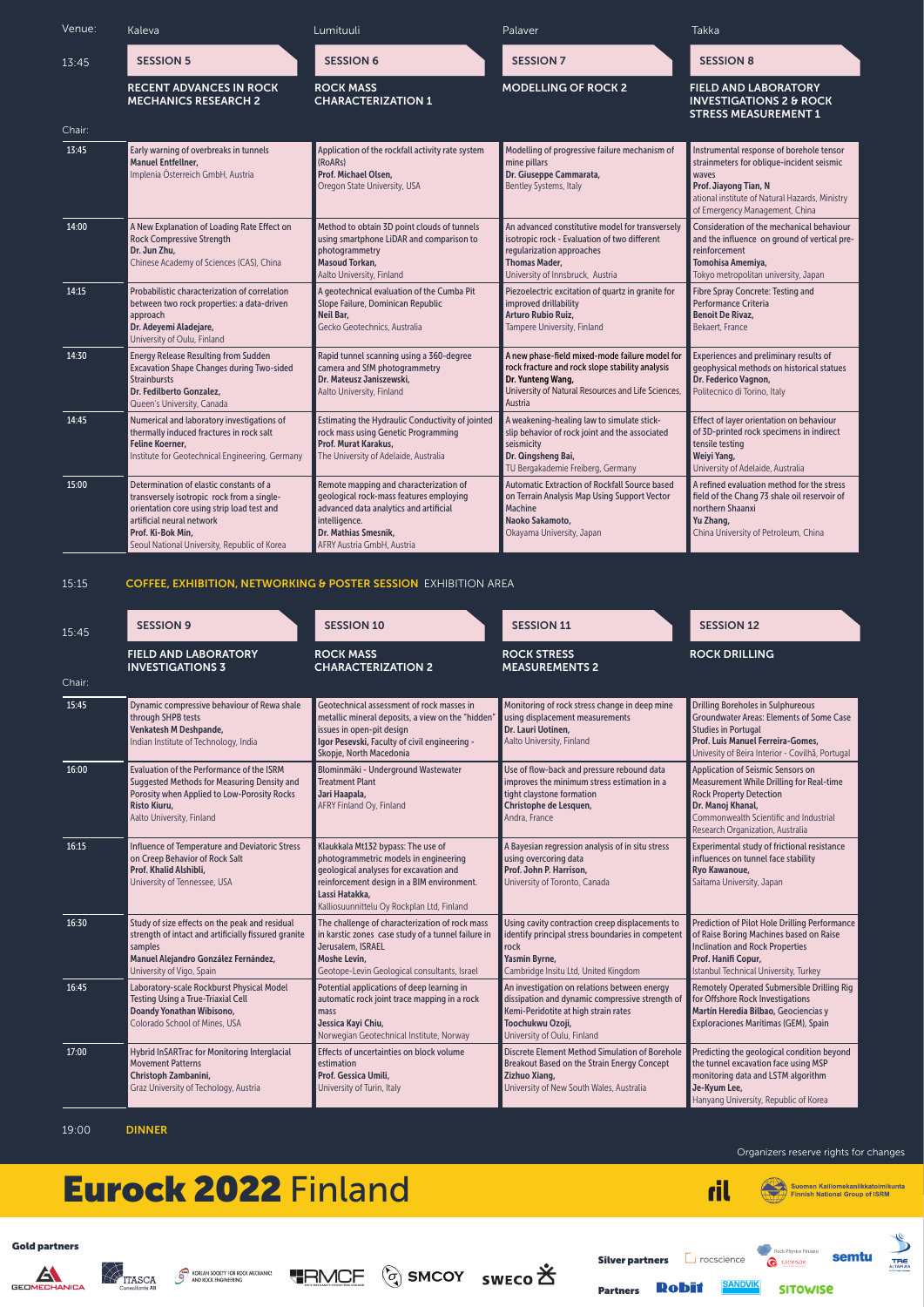

Suomen Kalliomekaniikkatoimikunta<br>Finnish National Group of ISRM **Finnish National Group of ISRM** 



Organizers reserve rights for changes

## Wednesday September 14



9:00 KEYNOTE SESSION

KEYNOTE 3 - MICHAEL DI GIOVINAZZO

KEYNOTE 4 - JOHN HARRISON

Venue: Kaleva

IS EUROCODE 7 THE FUTURE OF ROCK ENGINEERING?

Michael Di Giovinazzo Principal Consultant - Mining Geomechanics Engineer at SRK Consulting, Member Australasian Institute of Mining and Metallurgy, AusIMM, Finland



John Harrison W.M. Keck Chair of Engineering Rock Mechanics Lassonde Institute of Mining Dept. of Civil & Mineral Engineering University of Toronto, Canada

#### 10:30 BREAK, EXHIBITION, NETWORKING, POSTER SESSION EXHIBITION AREA

| Venue: | Kaleva                                                                                                                                                                                                                                                      | Lumituuli                                                                                                                                                                                                                 | Palaver                                                                                                                                                                                                                         | <b>Takka</b>                                                                                                                                                                                                    |
|--------|-------------------------------------------------------------------------------------------------------------------------------------------------------------------------------------------------------------------------------------------------------------|---------------------------------------------------------------------------------------------------------------------------------------------------------------------------------------------------------------------------|---------------------------------------------------------------------------------------------------------------------------------------------------------------------------------------------------------------------------------|-----------------------------------------------------------------------------------------------------------------------------------------------------------------------------------------------------------------|
| 11:00  | <b>SESSION 13</b>                                                                                                                                                                                                                                           | <b>SESSION 14</b>                                                                                                                                                                                                         | <b>SESSION 15</b>                                                                                                                                                                                                               | <b>SESSION 16</b>                                                                                                                                                                                               |
|        | <b>FIELD AND LABORATORY</b><br><b>INVESTIGATIONS 4</b>                                                                                                                                                                                                      | <b>ROCK MASS</b><br><b>CHARACTERIZATION 3</b>                                                                                                                                                                             | <b>CASE STUDIES</b>                                                                                                                                                                                                             | <b>ROCK ENGINEERING</b>                                                                                                                                                                                         |
| Chair: |                                                                                                                                                                                                                                                             |                                                                                                                                                                                                                           |                                                                                                                                                                                                                                 |                                                                                                                                                                                                                 |
| 11:00  | An approach to estimate influence region of field<br>investigation sampling points, investigation zone<br>in civil infrastructure projects and brief review of<br>existing field investigation process.<br><b>Naval Singh,</b><br>Atkins Sverige AB, Sweden | Definition of Structural Domains Using Acoustic<br>Borehole Image Televiewer Data in Minera Los<br>Frailes Mining Site, Sevilla, Spain<br>Martín Heredia Bilbao,<br>Geociencias y Exploraciones Marítimas (GEM),<br>Spain | Rock engineering challenges in Lyyra (city block<br>of science and economy), Helsinki, Finland<br>Ulla Sipola, Sitowise Oy, Jesse Ström,<br>Rock Mechanics Consulting Finland Oy<br>(RMCF), Terhi Seppälä, Sitowise Oy, Finland | Impact identification on flexible rockfall<br>barriers: on site test of a wireless monitoring<br>system<br>Prof. Andrea Segalini,<br>Università di Parma, Italy                                                 |
| 11:15  | The pressure dependent elastic anisotropy of<br><b>Grimsel granite and Bukov paragneiss</b><br>Dr. Ali Aminzadeh, Institute of Geology of the<br>Czech Academy of Sciences, Czech Republic                                                                  | Assessment of the creep behavior of siltstone<br>for the Snowy 2.0 hydropower station using<br>multistage uniaxial creep tests<br>Samer Abou Kheir & Andrea Brogiato,<br>Tractebel, France                                | Application of DInSAR for monitoring slopes<br>around a dam basin in Japan<br>Yukiko Shoji,<br>Electric Power Development Co., Ltd., Japan                                                                                      | The Effect of Notches on Breakdown<br>Pressure during Hydraulic Fracturing at<br>various stress regimes<br><b>Ben Powlay,</b><br>The University of Adelaide, Australia                                          |
| 11:30  | Laboratory block model tests simulating rock<br>anchoring in rock mass<br>Bjarte Grindheim, Norwegian University of<br>Science and Technology (NTNU), Norway                                                                                                | Interpreting ultrasonic pulse velocities and<br>elastic properties of lac du bonnet granite under<br>compression<br><b>Mark McDonald,</b><br>Queen's University, Canada                                                   | Managing geotechnical risk in high-uncertainty<br>environments<br>Iñaki García Castro,<br>SRK Consulting, United Kingdom                                                                                                        | Coupled Thermo-Mechanical Study of<br><b>Crack Initiation Stress Threshold in Porous</b><br>Sandstone<br>Dr. Mehdi Serati.<br>University of Queensland, Australia                                               |
| 11:45  | Experimental Device for the Determination of<br>Fracture Toughness at High Pressure<br>Prof. Jordi Delgado Martin,<br>University of A Coruña, Spain                                                                                                         | 3D slope stability analysis of a limestone quarry<br>expansion in Northern Italy<br>Dr. Daniele Martinelli,<br>Politecnico di Torino, Italy                                                                               | Mechanical and physical characterization<br>mapping of evaporitic rocks from Abu Dhabi city<br>and its surroundings<br>Prof. Hasan Arman, United Arab Emirates<br><b>University, United Arab Emirates</b>                       | Excavation of road tunnels with zero<br>negative rock cover<br>Jukka Salminen,<br><b>AFRY Finland Oy</b>                                                                                                        |
| 12:00  | Tensile strength of anisotropic rocks from<br>enhanced Brazilian laboratory testing and data<br>analysis protocols<br><b>Timothy Packulak,</b><br>Queen's University, Canada                                                                                | The Karavanke Tunnel - 30 years later<br>Julija Fux,<br>IRGO Consulting d.o.o., Slovenia                                                                                                                                  | High-speed train induced vibration<br>measurements in fresh tunnel shotcrete layer<br>Dr. Topias Siren,<br>Sweco, Finland                                                                                                       | A preliminary study of hydro-mechanical<br>properties for bentonite-sand mixture<br>Prof. Tomoyoshi Nishimura,<br>Ashikaga University, Japan                                                                    |
| 12:15  | Is soft rock also non-abrasive rock? An<br>evaluation from lab testing campaigns<br>Dr. Markus Kaspar,<br>TU Graz, Austria                                                                                                                                  | Cross-scale rockmass characterization by high<br>resolution seismic imaging around tunnels<br>Dr. Calin Cosma,<br>Vibrometric, Finland                                                                                    | Cavern Thermal Energy Storage - The future of<br>heating cities<br>Teemu Routa,<br>AFRY Finland Oy, Finland                                                                                                                     | Identifying parameters with high impact<br>on the swelling of clay-sulfate rocks using<br>coupled HM modeling and machine learning<br>approaches<br>Dr. Reza Taherdangkoo,<br>TU Bergakademie Freiberg, Germany |

12:30 LUNCH, EXHIBITION, NETWORKING & POSTER SESSION EXHIBITION AREA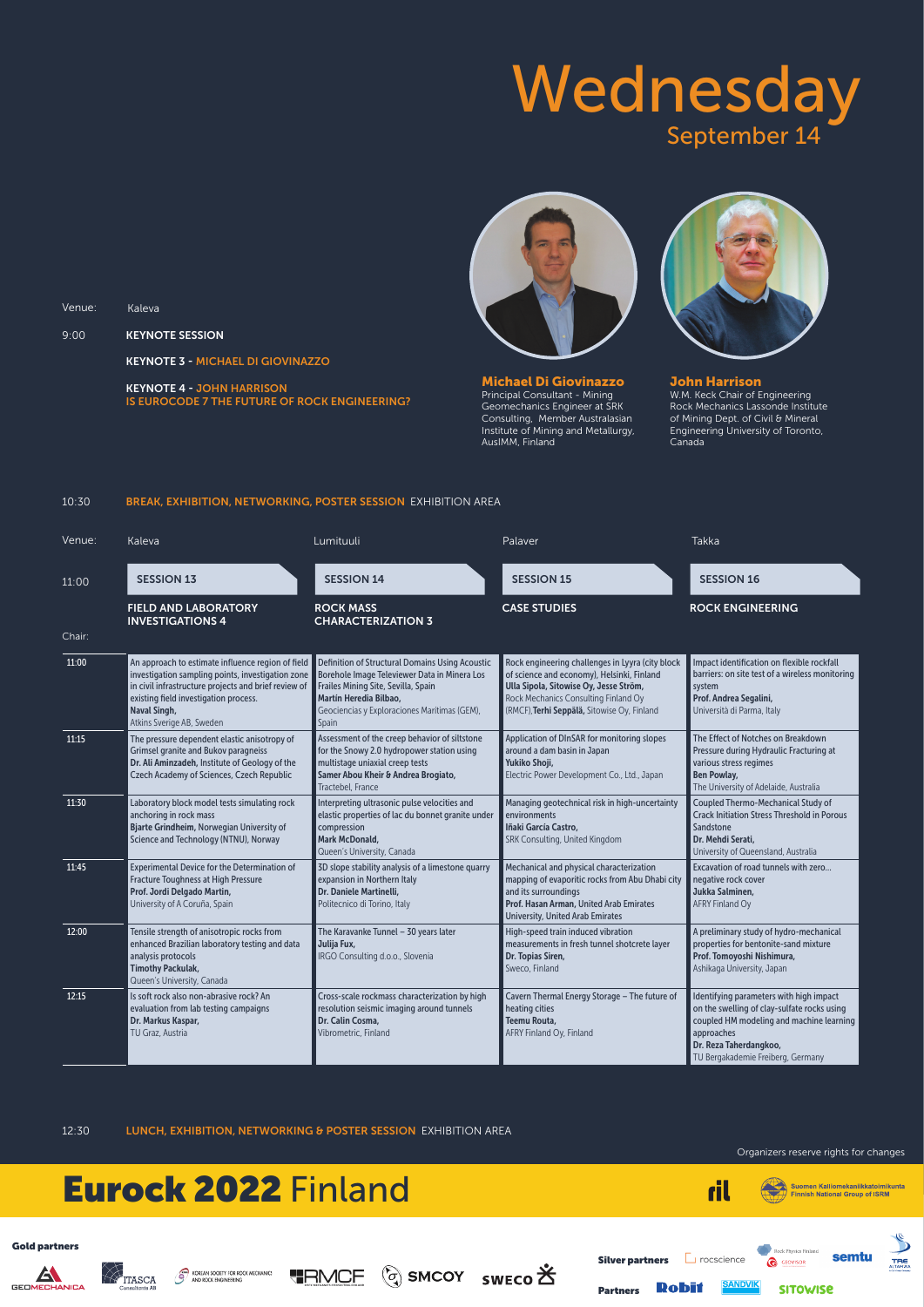

Suomen Kalliomekaniikkatoimikunta<br>Finnish National Group of ISRM



Organizers reserve rights for changes

#### 15:00 COFFEE, EXHIBITION, NETWORKING & POSTER SESSION EXHIBITION AREA

| Venue: | Kaleva                                                                                                                                                                                                                                                    | Lumituuli                                                                                                                                                                                                                                        | Palaver                                                                                                                                                                                                                                                                                                       | <b>Takka</b>                                                                                                                                                                                                                           |
|--------|-----------------------------------------------------------------------------------------------------------------------------------------------------------------------------------------------------------------------------------------------------------|--------------------------------------------------------------------------------------------------------------------------------------------------------------------------------------------------------------------------------------------------|---------------------------------------------------------------------------------------------------------------------------------------------------------------------------------------------------------------------------------------------------------------------------------------------------------------|----------------------------------------------------------------------------------------------------------------------------------------------------------------------------------------------------------------------------------------|
| 13:30  | <b>SESSION 17</b>                                                                                                                                                                                                                                         | <b>SESSION 18</b>                                                                                                                                                                                                                                | <b>SESSION 19</b>                                                                                                                                                                                                                                                                                             | <b>SESSION 20</b>                                                                                                                                                                                                                      |
| Chair: | <b>GEOLOGICAL DISPOSAL</b><br>OF SPENT NUCLEAR FUEL 1                                                                                                                                                                                                     | <b>ROCK SUPPORT 1</b>                                                                                                                                                                                                                            | <b>JOINTED ROCK MASS</b><br><b>BEHAVIOUR</b>                                                                                                                                                                                                                                                                  | <b>GEOPHYSICS IN ROCK</b><br><b>MECHANICS</b>                                                                                                                                                                                          |
| 13:30  | Clay-rock fracturing risk assessment under high<br>gas pressures in repository systems<br>Dr. Mostafa Mollaali,<br>Helmholtz Centre for Environmental Research,<br>UFZ, Leipzig, Germany                                                                  | Simulation of wire mesh bearing capacity using<br>the distinct element method (DEM)<br>Rodrigo Winderholler,<br>Rock Mechanics Consulting Finland, Finland                                                                                       | Detection of geometric properties of<br>discontinuities on the Špičunak rock slope<br>(Croatia) using high-resolution 3D Point Cloud<br>generated from Terrestrial Laser Scanning<br>Hrvoje Lukačić,<br>University of Zagreb, Croatia                                                                         | Analysis of the Permeability Change<br><b>Resulting from Active Mineral Precipitation</b><br>in Pores of Rocks by 3D-DEM<br>Arkin Eldan,<br>Kumamoto University, Japan                                                                 |
| 13:45  | Numerical Approach to Evaluate the Influence<br>of Water Saturation on the Strength of Neogene<br>Tuff in Utsunomiya city, Japan<br>Neranjan Ranaweera,<br>Saitama University, Japan                                                                      | A Multimodel Bayesian Reliability Analysis for a<br>Rock Slope to Counter Data Insufficiency<br><b>Akshay Kumar,</b><br>Research Scholar at Indian Institute of Technology<br>Kanpur, India                                                      | Explicit numerical models for the prediction<br>of plastic and weakening rockmass behaviour<br>around a circular tunnel in isotropic and<br>anisotropic stress conditions<br><b>Caitlin Fischer,</b><br>Queen's University, Canada                                                                            | Some thoughts on rock slope stability issues<br>in Mars<br>Prof. Ömer Aydan,<br>University of the Ryukyus, Japan                                                                                                                       |
| 14:00  | Estimation of site-specific disposal spacings of<br>high-level radioactive waste repository in South<br>Korea based on geothermal gradient and rock<br>mass properties.<br>Dr. Kwang-Il Kim, Korea Atomic Energy Research<br>Institute, Republic of Korea | Stability analysis of tunnel composite liner using<br>convergence-confinement method and support<br>capacity diagram - A case study of the Notog<br>railway tunnel in Indonesia<br>Dr. Simon Prassetyo,<br>Institut Teknologi Bandung, Indonesia | The rock mass and the development of joints<br>during the tunnel excavation<br>Prof. Wagdi Y,<br>Central University of Venezuela, Venezuela                                                                                                                                                                   | Development and verification of a long<br>distance survey ahead of the tunnel face<br>using excavation blasting as seismic source<br>Dr. Masahito Yamagami,<br>Taisei Corporation, Japan                                               |
| 14:15  | <b>TBA</b><br>Dr. Lauri Uotinen,<br>Aalto University, Finland                                                                                                                                                                                             | The effectiveness of epoxy coating for<br>preventing microbially induced corrosion of rock<br><b>bolts</b><br>Dr. Hamed Lamei Ramandi,<br>School of Minerals and Energy Resources<br>Engineering, UNSW Sydney, Australia                         | Identifying the "unidentifiable" contributors to<br>large-scale instability experienced at a UG2 mine<br>along the Western Limb of the Bushveld Complex<br><b>Shaune Liebenberg,</b><br>Sibanyestillwater, South Africa                                                                                       | Experimental study on the effect of changes<br>in pore water pH on friction coefficient of<br>rock<br>Hinako Hosono,<br>Nihon University, Japan                                                                                        |
| 14:30  | Analysis and determination of the stress field at<br>the Olkiluoto site<br>Dr. Bruno Figueiredo,<br>Itasca Consultants AB, Sweden                                                                                                                         | Design of falling rock preventive<br>countermeasure based on three-dimensional<br>simulation<br>Hiroaki Kitauchi,<br>Okayama University, Japan                                                                                                   | Influence of Geological Conditions on the Design<br>and Construction of the Carlberg Main Tunnel.<br>A case study in large railway tunnel in Moss<br>(Norway), with low rock overburden in an urban<br>area near deposits of sensitivity material.<br>Francisco Planells Valero,<br>Acciona Ingeniería, Spain | Application of the shear-tensile source<br>model to acoustic emissions induced by<br>uniaxial loading of Westerly granite<br>Dr. Matej Petruzalek,<br>Institute of Geology of the Czech Academy of<br>Sciences, v.v.i., Czech Republic |
| 14:45  | Experimental hydraulic fracturing of COx<br>claystone through thermal pressurization<br>Dr. Philipp Braun,<br>Ecole des Ponts ParisTech, CNRS, France                                                                                                     | Cost-effectiveness of road slope stabilisation<br>Ellen Robson,<br>Newcastle University, United Kingdom                                                                                                                                          | Blominmäki wastewater treatment plant's sewage<br>tunnels: Challenging connection of a vertical<br>shaft to the existing operating offshore tunnel.<br>Ioannis Konstantas,<br>Kalliosuunnittelu Oy Rockplan, Finland                                                                                          | Monitoring Fracture Saturation using<br>Transportable Acoustic Sources and a Neural<br>Network Differential Autoencoder<br>Prof. David Nolte,<br>Purdue University, USA                                                                |

| 15:30  | <b>SESSION 21</b>                                                                                                                                                                                                            | <b>SESSION 22</b>                                                                                                                                                                                                       | <b>SESSION 23</b>                                                                                                                                                                    | <b>SESSION 24</b>                                                                                                                                                                                                                                                   |
|--------|------------------------------------------------------------------------------------------------------------------------------------------------------------------------------------------------------------------------------|-------------------------------------------------------------------------------------------------------------------------------------------------------------------------------------------------------------------------|--------------------------------------------------------------------------------------------------------------------------------------------------------------------------------------|---------------------------------------------------------------------------------------------------------------------------------------------------------------------------------------------------------------------------------------------------------------------|
|        | <b>GEOLOGICAL DISPOSAL</b><br>OF SPENT NUCLEAR FUEL 2                                                                                                                                                                        | <b>ROCK SUPPORT 2</b>                                                                                                                                                                                                   | <b>FIELD AND LABORATORY</b><br><b>INVESTIGATIONS 5</b>                                                                                                                               | <b>ROCK ENGINEERING AND</b><br><b>MINING EDUCATION</b>                                                                                                                                                                                                              |
| Chair: |                                                                                                                                                                                                                              |                                                                                                                                                                                                                         |                                                                                                                                                                                      |                                                                                                                                                                                                                                                                     |
| 15:30  | TOUGH-3DEC: a three-dimensional<br>discontinuum-based simulator for coupled<br>thermo-hydro-mechanical analysis<br>Dr. Saeha Kwon, Korea Atomic Energy Research<br>Institute, Republic of Korea                              | Rational Design Concept for Inverted Arch<br>Structure for Mountain Tunnel<br><b>Takuto Natsume.</b><br>Tokyo metropolitan university, Japan                                                                            | Terrafame Slope Stability monitoring: the<br>integration between GNSS, ground-based and<br>satellite InSAR<br>Aki Ullgren,<br>Terrafame Oy, Finland                                  | The Allegory of the Rock Engineering Cave<br>Dr. Davide Elmo,<br>University of British Columbia, Canada                                                                                                                                                             |
| 15:45  | A numerical study on THM coupled behavior in<br>the high-level radioactive waste disposal system<br>Dr. Taehyun Kim, Korea Atomic Energy Research<br>Institute, Republic of Korea                                            | Laboratory study of the behaviour of grouted<br>cable bolts under static and dynamic axial<br>loading<br>Sina Anzanpour,<br>University of Wollongong, Australia                                                         | <b>Prediction of Blast Vibration Coefficients of</b><br>Rockmass for the Unknown Cases from the<br><b>Vibration Records</b><br>Dr. Myung Kyu Song,<br>Hyundai E&C, Republic of Korea | Data Preparation for Machine Learning in<br><b>Rock Engineering</b><br><b>Beverly Yang,</b><br>University of British Columbia, Canada                                                                                                                               |
| 16:00  | An interpretation of the fracture open fraction<br>distribution in Forsmark (Sweden) as the result of<br>fracture reactivation by fluid overpressures<br>Dr. Philippe Davy,<br>Univ Rennes, CNRS, Geosciences Rennes, France | An empirical review of the effect of pre-support<br>cablebolt installation on overbreak in Long Hole<br>Open Stopes (LHOS) at Tara Mines<br><b>Marta Diaz Losas.</b><br>Tara Mines, New Boliden, Ireland                | Experimental study on fracture processes of<br>granite cylinders with different decoupling<br>conditions<br>Yang Qiao,<br>University of Oulu, Finland                                | An example of digital field training for a<br>diversity-friendly (and pandemic-proof) field<br>education in geoengineering disciplines<br>Julia Godlewska.<br>Ruhr-University Bochum, Germany                                                                       |
| 16:15  | Understanding and predicting stress fluctuations<br>induced by multiscale fracture networks in<br>naturally fractured rocks<br>Dr. Caroline Darcel,<br>Itasca Consultants s.a.s., France                                     | Tunneling in heterogeneous ground: an update<br>of the PBE code accounting for the uncertainty<br>in estimates of block quantities from site<br>investigations<br>Dr. Maria Lia Napoli,<br>Politecnico di Torino, Italy | Experimental assessment of dynamic loading<br>response of grouted non-persistent joint rock<br>Sachin Kumar.<br>Indian Institute of Technology Kanpur, India                         | Comparison of different methods to<br>characterise the abrasivity potential and<br>mechanical properties of carbonates<br>with respect to its relevance for practical<br>purposes in excavation technologies<br>Moritz Aderhold,<br>Ruhr-University Bochum, Germany |

16:45 CLOSING SESSION Chair: